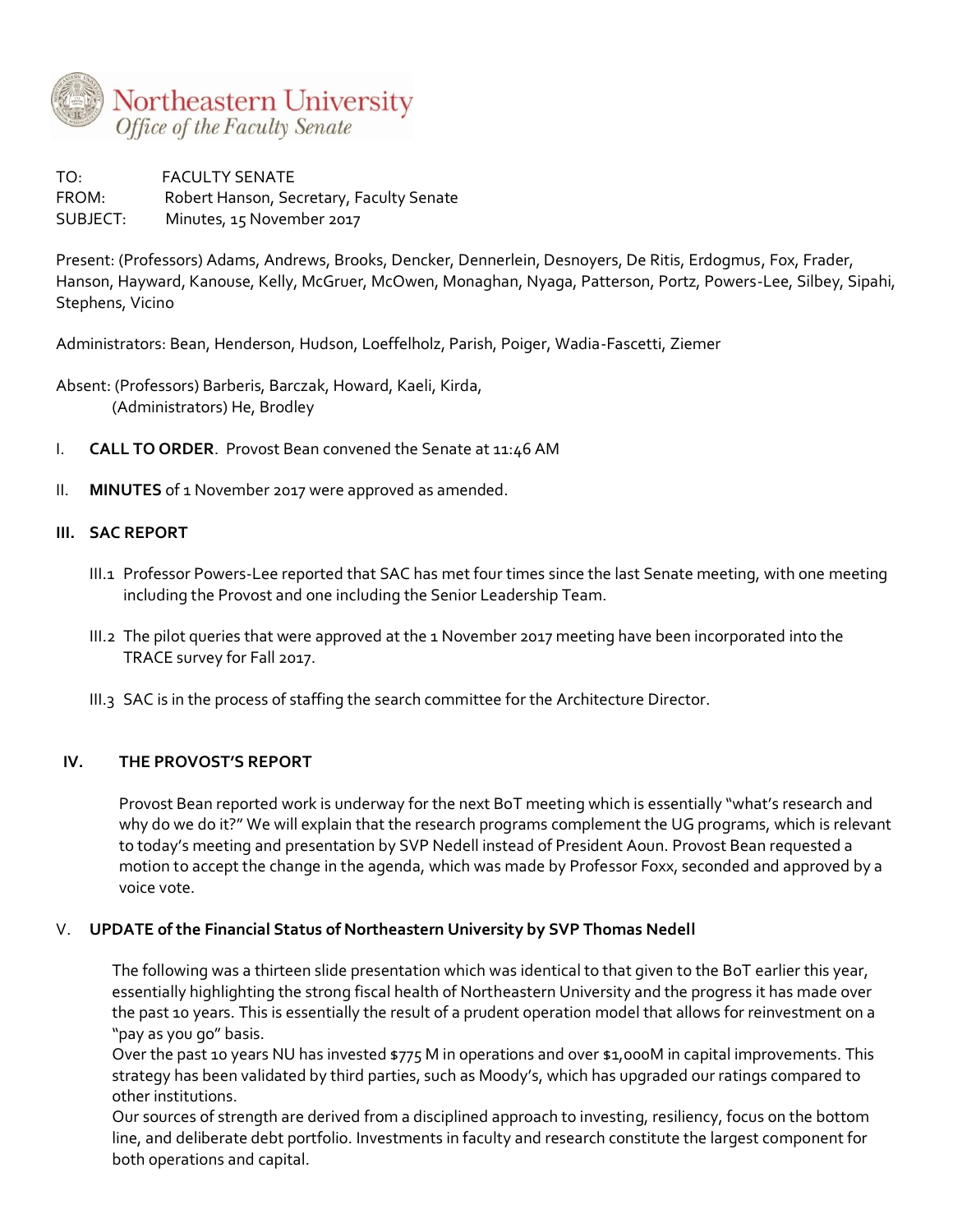Our revenue growth is almost double that of other private universities (7% vs 3-4%) and total revenue has doubled in the last 10 years. Our revenue sources have diversified as well. While tuition revenue has increased 130% over 11 years, PAN/CPS now constitutes 26% of overall revenue. PhD programs now only generate 13% of all revenue. Professional graduate programs are increasing 12% per year and now generate \$213M. Research awards are increasing at a 10% annual rate and have more than doubled in value over 10 years. Philanthropic contributions are also increasing at an average 15-19% per year.

As a result, the balance sheet which looks at total net assets went from \$835M in 2006 to \$1625+M in 2017. Long term debt went from \$538M to \$904M in the same period, but the ratio of variable to fixed rate debt changed dramatically, from 68:32 to 8:92 in that time frame. This has stabilized the debt service of the university.

Endowment is an asset that provides intergenerational support and has increased to \$834M and has diversified to maximize return and reduce risk.

V.1 Questions and discussion in conjunction with the presentation ensued at this point.

Professor Patterson asked about the net worth of the endowments and further discussion examined the sector investments in energy, which constitutes about 10% of the endowment investment. SVP Nedell noted that the University was committed to investing up to \$25M in sustainability over 5 years and has already invested \$18M in the last 1.5 years. Prof Brooks asked why this was done instead of \$80 M divestment of energy stocks. TN indicated that the investment what diversified and only a small percentage was in fossil fuels. Prof Brooks added that the students wanted an evaluation of the impact of divestment upon the portfolio. TN responded that the choice was not going to be "divest" but to choose an area for impact, and therefore the university chose to invest in selected sustainability targets.

Presentation continued with a slide on liquidity which represented essentially cash reserves. In 2006 this was \$75M and now is \$440M. This was a significant component of the upgrade in Moody's ratings. As a result, the net debt in which debt is offset by liquidity has gone from \$416M in 2006 to \$958M in 2017, and as a percent of assets, has dropped to 28% (half of what it was 10 years ago). We are poised to make sustained improvements going forward. Here ended the presentation.

V.2 Questions and discussion in conjunction with the presentation continued at this point.

Prof Erdogmus said that his dean had indicated that in 2009 that the endowment was >\$900M. TN indicated that was incorrect. Calculation of endowment returns is done on a rolling 3-5 year average.

Prof Kelly returned to fossil fuels and asked whether the retention of the small energy sector investment was worth the adverse publicity, e.g., the Guardian article.

SVP Nedell responded that 10% is not insignificant and reallocation may put the portfolio at a disadvantage with possibly lower returns. We can counter the bad publicity by our commitment to the positive impact of sustainability.

Prof Desnoyers asked whether the question could be framed in a morals/ethics context. It doesn't seem right to have a compensatory mechanism.

SVP Nadell responded that there have been questions regarding the investment vehicles used offshore, however, the equity/hedge funds that we use are legitimate and legal, and used by other institutions. Prof Kanouse asked about computing the impact of divestment, if the analysis had been done last year, would we have appeared in the Guardian article.

SVP Nedell answered that the investments are not direct but are spread out among a number of companies, the composition of which may change over time. For example coal may be only 0.25% and embedded in a larger group of funds. It would difficult to divest a small component from a larger mingled sector.

Prof Foxx had a different question. After a 25 year mantra of "smaller but better" are we moving to higher admission numbers?

SVP Nedell responded that there was nothing to indicate that we would be changing our Fall admissions goals. We are looking at "rightsizing." UG education is expensive and expanding that component significantly would require changes in infrastructure. Most of our changes in moving toward 2025 look at expanding professional